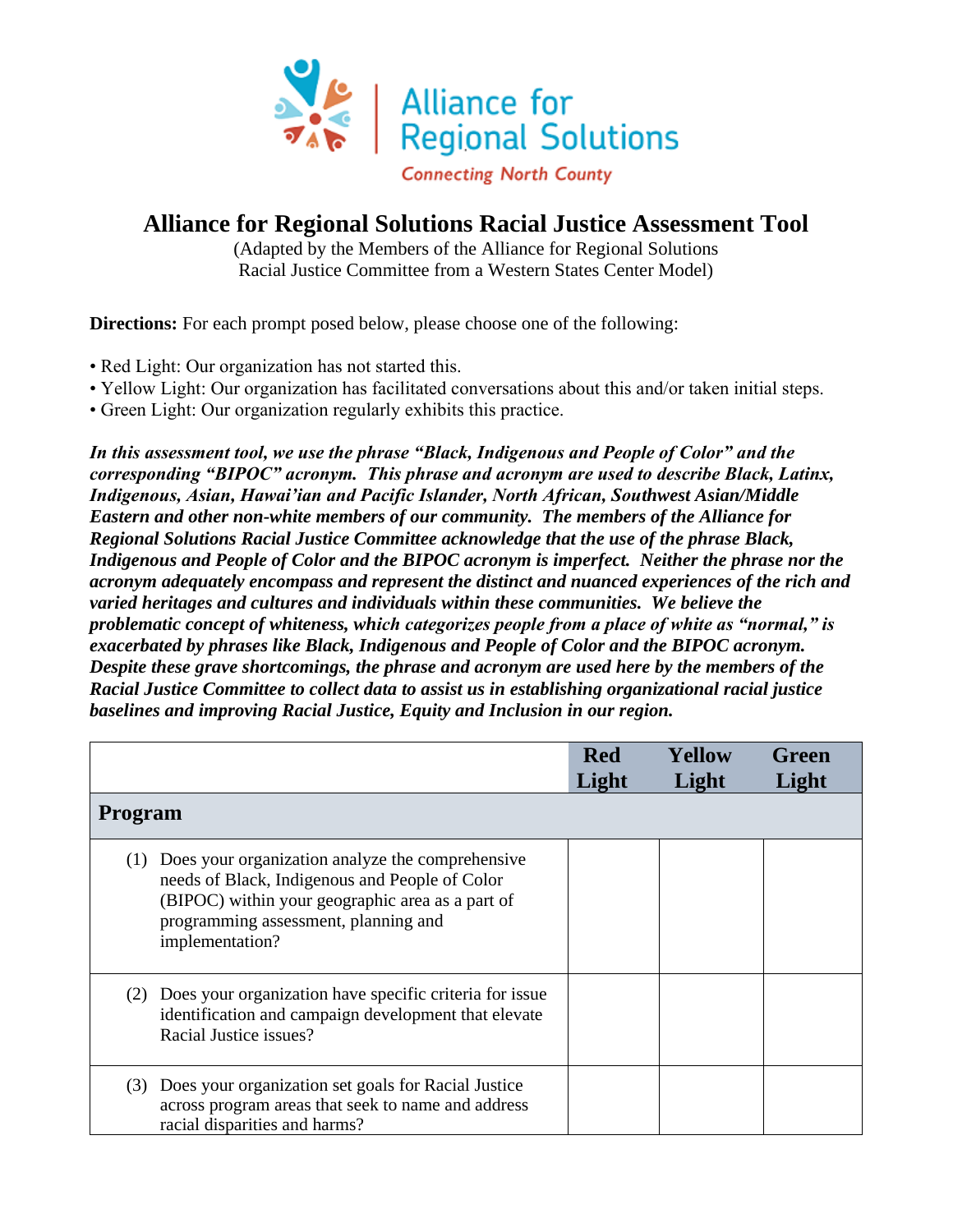

**Connecting North County** 

|              |                                                                                                                                                                                                          | <b>Red</b><br>Light | <b>Yellow</b><br>Light | Green<br>Light |
|--------------|----------------------------------------------------------------------------------------------------------------------------------------------------------------------------------------------------------|---------------------|------------------------|----------------|
|              | (4) Does your organization advocate and support the<br>inclusion of Racial Justice issues when working in<br>coalitions?                                                                                 |                     |                        |                |
|              | (5) Does your organization have metrics, benchmarks and<br>indicators for measuring your organization's success<br>with regard to Racial Justice?                                                        |                     |                        |                |
| <b>Power</b> |                                                                                                                                                                                                          |                     |                        |                |
|              | (6) Does your organization have authentic and accountable<br>relationships with BIPOC individuals and<br>organizations within your service region that provide<br>input into your programs and advocacy? |                     |                        |                |
| (7)          | Does your organization have Black, Indigenous and<br>People of Color serving as board members?                                                                                                           |                     |                        |                |
|              | (8) Does your organization have Black, Indigenous and<br>People of Color serving as director-level staff?                                                                                                |                     |                        |                |
|              | (9) Are benchmarks around Racial Justice incorporated<br>into the annual evaluation for your organization's staff<br>Chief Executive Officer (Executive Director, President,<br>$etc.$ )?                |                     |                        |                |
| (10)         | Are benchmarks around Racial Justice incorporated<br>into the annual evaluation for all employees?                                                                                                       |                     |                        |                |
| (11)         | Does your organization have a leadership development<br>pipeline that facilitates and promotes the leadership<br>and decision-making authority of Black, Indigenous<br>and People of Color?              |                     |                        |                |
| (12)         | Does your organization allocate adequate resources<br>for Racial Justice work?                                                                                                                           |                     |                        |                |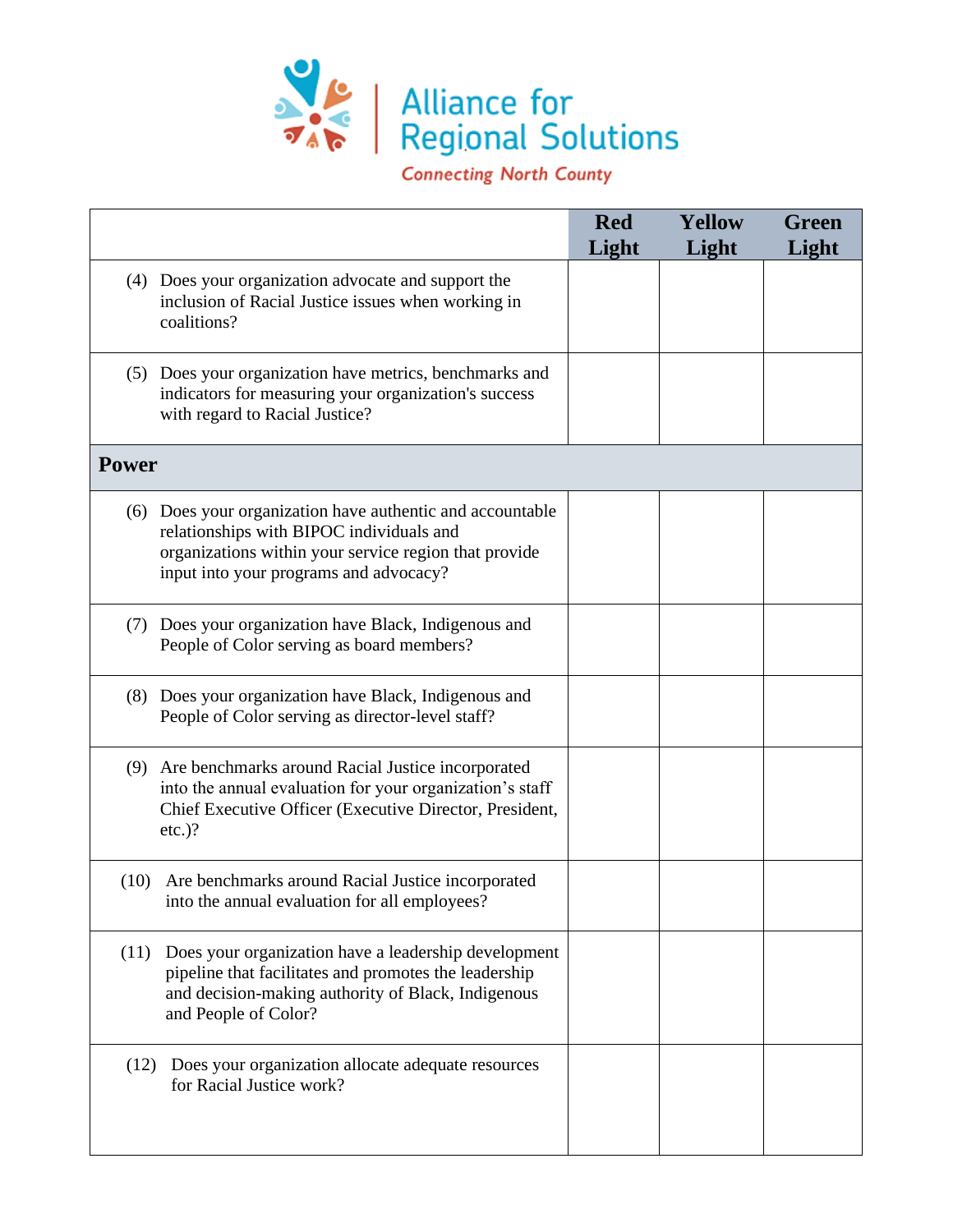

**Connecting North County** 

|                 |                                                                                                                                                                                                           | <b>Red</b><br>Light | <b>Yellow</b><br>Light | Green<br>Light |
|-----------------|-----------------------------------------------------------------------------------------------------------------------------------------------------------------------------------------------------------|---------------------|------------------------|----------------|
| <b>Policies</b> |                                                                                                                                                                                                           |                     |                        |                |
| (13)            | Does your organization have anti-discrimination<br>policies in place that explicitly prohibit harassment of<br>BIPOC members within your organization?                                                    |                     |                        |                |
| (14)            | Does your organization define family in a way that<br>supports all family formations, including those<br>beyond "traditional" or "nuclear" families?                                                      |                     |                        |                |
|                 | (15) For employee hiring purposes, does your organization<br>have an affirmative action policy in place that<br>increases opportunities provided to underrepresented<br>service community members?        |                     |                        |                |
| (16)            | Does your organization have benchmarks in place<br>dedicated to leadership development and retention of<br>Black, Indigenous and People of Color?                                                         |                     |                        |                |
| (17)            | Does your organization periodically assess the<br>disproportionate impact of policies on staff and<br>community members of color?                                                                         |                     |                        |                |
| <b>People</b>   |                                                                                                                                                                                                           |                     |                        |                |
| (18)            | Do your staff and board reflect the full spectrum of<br>BIPOC communities within your service region?                                                                                                     |                     |                        |                |
| (19)            | Are white people supported and evaluated in<br>deepening their knowledge and building skills around<br>issues of white privilege and antiracist organizing<br>either within or outside your organization? |                     |                        |                |
| (20)            | Does your organizational leadership have values-<br>based relationships with BIPOC leaders in your<br>service community that facilitate building long-term<br>alliances?                                  |                     |                        |                |